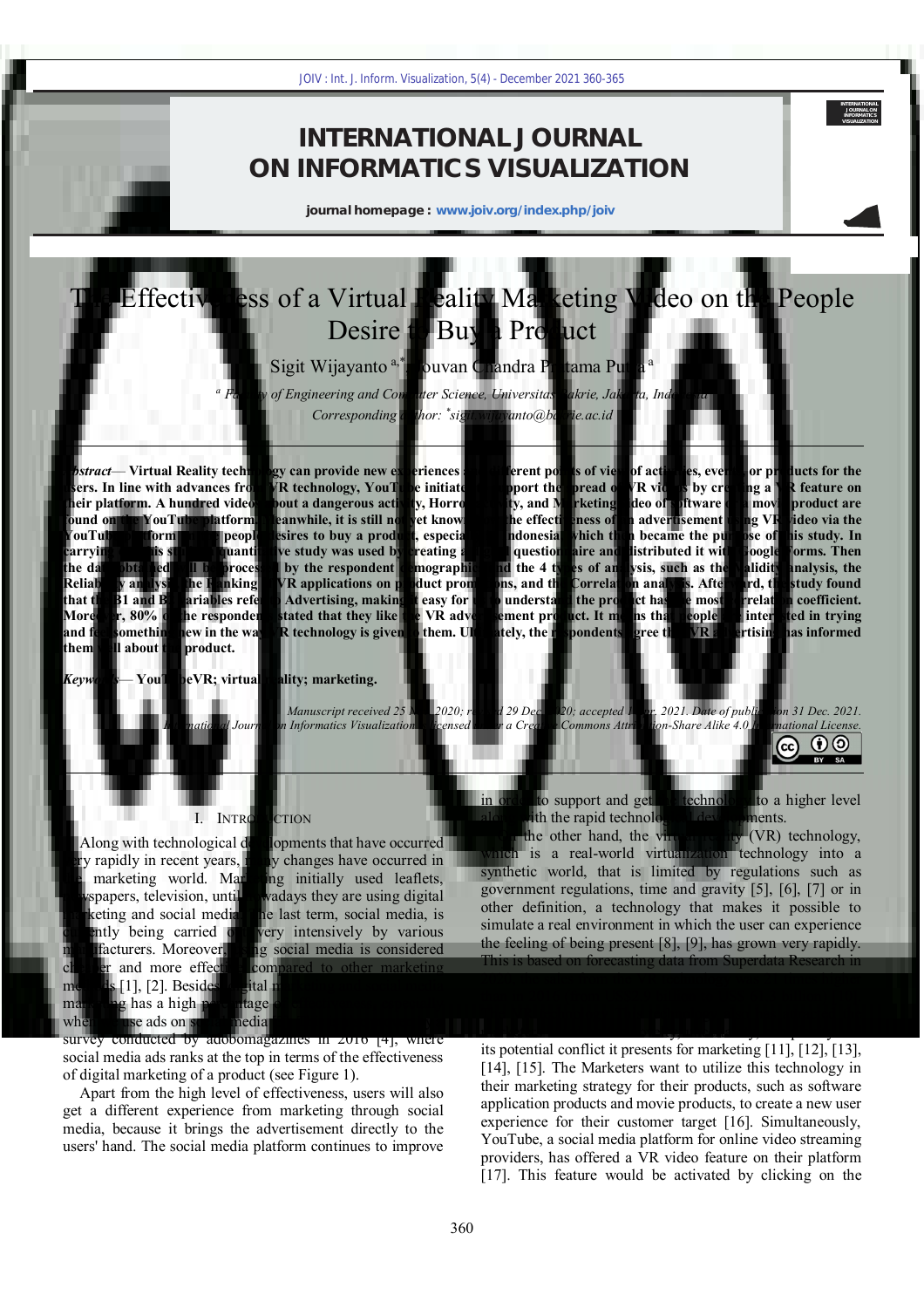cardboard icon, which available only on VR videos. Then, the video will be displayed to the VR videos and can be seen by using VR glasses, which is very cheap and easy to find nowadays [18].



Fig. 1 Digital Marketing Channel Effectiveness [4]

From the marketing videos that have been carried out with VR technology on the YouTube platform, it is considered to have been able to provide a new user experience for the YouTube viewers. Studies have proven this understanding using text mining on the use of VR in marketing [19]. Besides, user experience is one of the key factors in selling a product. When a product can present a new or better user experience than the previous one, it will have a good impact on sales of the product. This is considered a revolutionary approach that will connect the sensation of using a product with a new level of satisfaction from the customer or even the prospect of the product [20], [21], [22].

Furthermore, in this study, the Demographic of the respondents, the Validity analysis, the Reliability analysis, the ranking of VR applications on product promotions, and the Correlation analysis will be calculated to reach its purpose to analyze the effectiveness of a VR video on the people desire to use and buy a product that advertised using VR technology.

#### II. MATERIAL AND METHOD

This research was accomplished through literature research, and many parameters related to VR and its advantages were drawn and tested in this stage. Data collection was conducted through personal questionnaire surveys [23], [24]. Many experienced interviewees were selected from the millennial generation. Respondents were asked to rank the significance level of factors affecting their preference regarding VR applications. A five-point likert-scale of 1 to 5 was adopted to assess the degree of significance of each cause where 1=ED= extremely disagree,  $2=D=$  disagree,  $3=N=$  neutral,  $4=A=$ agree, 5=EA= extremely agree. Here are the questions in the survey that include the five-point Likert-scale as shown in Table I. These questions were based on the Study from Setiawan [25].

| <b>TABLEI</b>                       |
|-------------------------------------|
| <b>OUESTION LIST FOR THE SURVEY</b> |

| No | <b>Ouestions</b>                      | ED | D | N | A | EA |
|----|---------------------------------------|----|---|---|---|----|
| 1  | The advertisement can be viewed       |    |   |   |   |    |
|    | with or without Virtual Reality (VR)  |    |   |   |   |    |
|    | devices                               |    |   |   |   |    |
| 2  | Advertising makes it easy for us to   |    |   |   |   |    |
|    | understand the product                |    |   |   |   |    |
| 3  | The product visualization is          |    |   |   |   |    |
|    | attractive                            |    |   |   |   |    |
| 4  | The advertisement is not boring       |    |   |   |   |    |
| 5  | The advertisement is very interesting |    |   |   |   |    |
| 6  | The advertisement give users a        |    |   |   |   |    |
|    | different view of a product           |    |   |   |   |    |
| 7  | The advertisement increases the       |    |   |   |   |    |
|    | desire to use the product             |    |   |   |   |    |
| 8  | This advertisement can be seen and    |    |   |   |   |    |
|    | enjoyed by various groups             |    |   |   |   |    |
| 9  | Users watch this advertisement more   |    |   |   |   |    |
|    | than 1 time                           |    |   |   |   |    |
| 10 | The advertisement is able to provide  |    |   |   |   |    |
|    | the required information about the    |    |   |   |   |    |
|    | product                               |    |   |   |   |    |
| 11 | The advertisement is able to produce  |    |   |   |   |    |
|    | information on a product that can be  |    |   |   |   |    |
|    | clearly understood                    |    |   |   |   |    |
| 12 | You will use the advertised product   |    |   |   |   |    |
|    | after watching this advertisement     |    |   |   |   |    |

Moreover, 2 YouTube VR videos were used in this survey, namely "Google Tilt Brush" and "The Conjuring 2; Experience Enfield VR 360" [26], [27], [28]. The result will then be categorized by alphabetically sort, which number 1 will be represented by A, number 2 will be represented by B and so on. Later on, the Google Tilt Brush advertisement will be represented by number 1 and The Conjuring 2; Experience Enfield will be represented by number 2. Then the questions table will be explained in Table II;

TABLE II QUESTION LIST NUMBERING AND IDENTIFICATION

| No             | <b>Ouestions</b>                      | ED | D | N | A | EA |
|----------------|---------------------------------------|----|---|---|---|----|
| A <sub>1</sub> | The advertisement can be viewed       |    |   |   |   |    |
|                | with or without Virtual Reality (VR)  |    |   |   |   |    |
|                | devices                               |    |   |   |   |    |
| A2             | The advertisement can be viewed       |    |   |   |   |    |
|                | with or without Virtual Reality (VR)  |    |   |   |   |    |
|                | devices                               |    |   |   |   |    |
| B1             | Advertising makes it easy for us to   |    |   |   |   |    |
|                | understand the product                |    |   |   |   |    |
| B2             | Advertising makes it easy for us to   |    |   |   |   |    |
|                | understand the product                |    |   |   |   |    |
| C1             | The product visualization is          |    |   |   |   |    |
|                | attractive                            |    |   |   |   |    |
| C <sub>2</sub> | The product visualization is          |    |   |   |   |    |
|                | attractive                            |    |   |   |   |    |
| D1             | The advertisement is not boring       |    |   |   |   |    |
| D2             | The advertisement is not boring       |    |   |   |   |    |
| E1             | The advertisement is very interesting |    |   |   |   |    |
| E2             | The advertisement is very interesting |    |   |   |   |    |
| F1             | The advertisement give users a        |    |   |   |   |    |
|                | different view of a product           |    |   |   |   |    |
| F2             | The advertisement give users a        |    |   |   |   |    |
|                | different view of a product           |    |   |   |   |    |
| G1             | The advertisement increases the       |    |   |   |   |    |
|                | desire to use the product             |    |   |   |   |    |
| G2             | The advertisement increases the       |    |   |   |   |    |
|                | desire to use the product             |    |   |   |   |    |
| H1             | This advertisement can be seen and    |    |   |   |   |    |
|                | enjoyed by various groups             |    |   |   |   |    |
| H <sub>2</sub> | This advertisement can be seen and    |    |   |   |   |    |
|                | enjoyed by various groups             |    |   |   |   |    |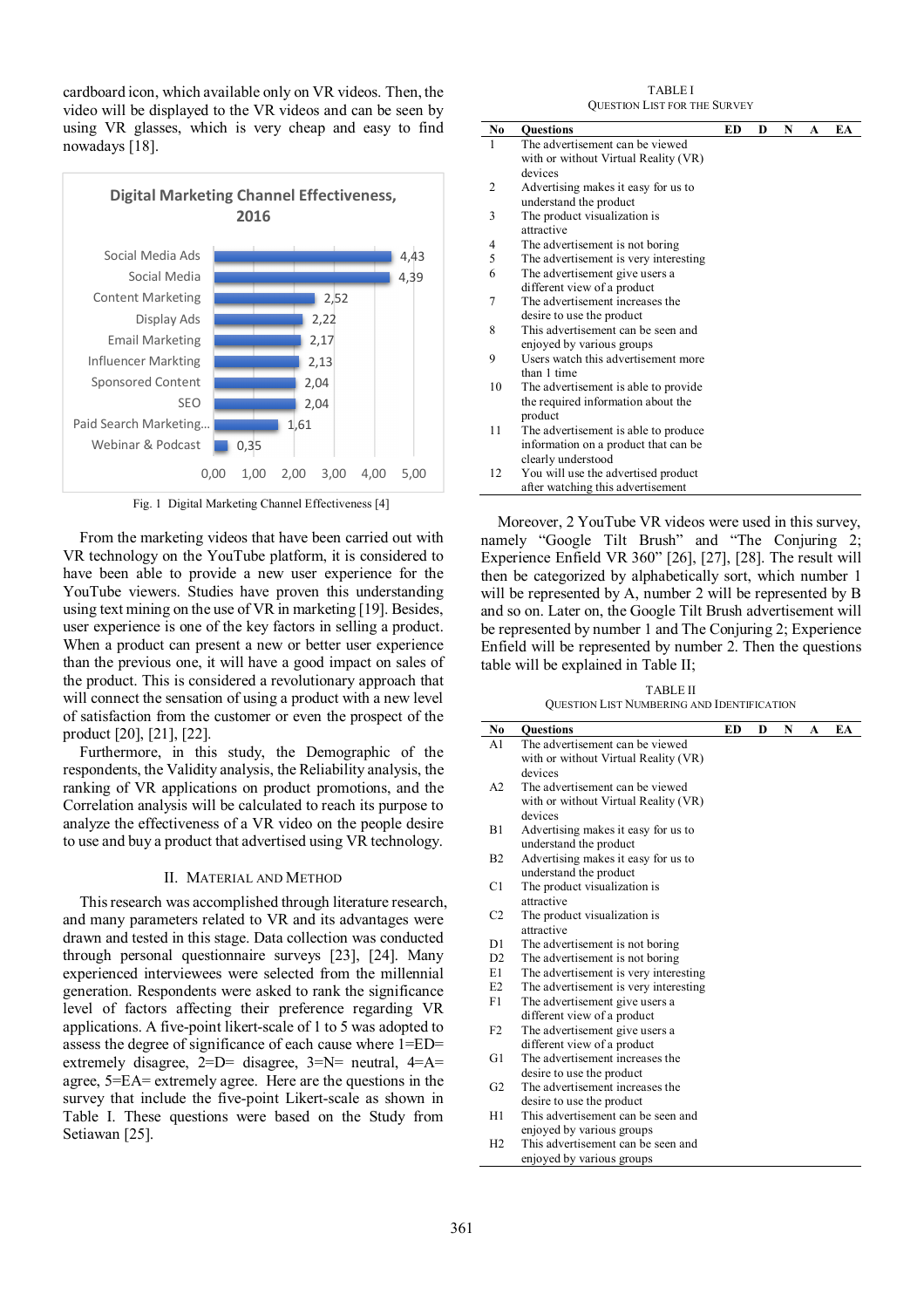| $_{11}$        | Users watch this advertisement more  |
|----------------|--------------------------------------|
|                | than 1 time                          |
| 12             | Users watch this advertisement more  |
|                | than 1 time                          |
| J1             | The advertisement is able to provide |
|                | the required information about the   |
|                | product                              |
| J2             | The advertisement is able to provide |
|                | the required information about the   |
|                | product                              |
| K1             | The advertisement is able to produce |
|                | information on a product that can be |
|                | clearly understood                   |
| K2             | The advertisement is able to produce |
|                | information on a product that can be |
|                | clearly understood                   |
| Ll             | You will use the advertised product  |
|                | after watching this advertisement    |
| L <sub>2</sub> | You will use the advertised product  |
|                | after watching this advertisement    |

Data was analysed by using average index method as follows:

Average Index (AI) [29]:

 $\Sigma(1x1+2x2+3x3+4x4+5x5)$  $\Sigma(x1+x2+x3+x4+x5)$ (1)

Equation 1, Average Index [29]. Where:

 $X1 = No$  of respondents for "Extremely Agree"

 $X2 = No$  of respondents for "Agree"

 $X3 = No$  of respondents for "Neutral"

 $X4 = No$  of respondents for "Disagree"

 $X5 = No$  of respondents for "Extremely Disagree"

Evaluation ranges to assess significant level as adopted by Abdullah [29] was used in this study as follows:

1.00 < AI < 1.50 Extremely Significant

1.50 < AI < 2.50 Very Significant

2.50 < AI < 3.50 Moderately Significant

3.50 < AI < 4.50 Slightly Significant

 $4.50 < AI < 5.00$  Not Significant

However, since the approach to obtain the respondents' preference was an inverse concept from the AI, then the assessment of AI used the largest value to the small value. Subsequently, a set of questionnaires was designed to evaluate product marketing's correlation using VR applications on customer interest. Once the data was collected from the questionnaire, the correlation test used to assess the strength of the variance of VR applications toward respondent preferences. Since the data collected in this study are nonparametric variables and ordinal variables, Spearman's correlation was used to test the correct method of the relationship between variable pairs. The correlation value coefficient (" $\rho$ ") ranges from -1.0 to +1.0. The closer  $\rho$  is to +1.0 or -1.0, the closer the relationship between the two variables. A value of  $\rho$  close to 1 indicates a strong positive linear relationship between the two variables, and a value of ρ close to -1 indicates a strong negative linear relationship between the two variables. Ideally, the correlation coefficient value  $\pm 1$  is called perfect correlation.

Assuming that the correlation coefficient value is between  $\pm 0.5$  and  $\pm 1$ , it is regarded as a high correlation, and for the correlation coefficient value between  $\pm 0.3$  and  $\pm 0.5$ , it is regarded as a moderate correlation. If the correlation coefficient value is between  $\pm 0.1$  and  $\pm 0.3$ , then it is considered low correlation, and assuming that the correlation coefficient value is near zero, then there is no correlation.

#### III. RESULTS AND DISCUSSION

A total of 56 sets of questionnaires were distributed to respondents. All distributed questionnaires will be received. The data from the questionnaire is as follows:

| <b>TABLE III</b>                                       |
|--------------------------------------------------------|
| QUESTION LIST NUMBERING, IDENTIFICATION AND THE RESULT |

| EА<br>15<br>17<br>21<br>20<br>29<br>22 |
|----------------------------------------|
|                                        |
|                                        |
|                                        |
|                                        |
|                                        |
|                                        |
|                                        |
|                                        |
|                                        |
|                                        |
|                                        |
|                                        |
|                                        |
|                                        |
| 24                                     |
| 20                                     |
| 22                                     |
|                                        |
| 16                                     |
| 19                                     |
|                                        |
| 19                                     |
|                                        |
| 24                                     |
|                                        |
| 16                                     |
|                                        |
| 16                                     |
|                                        |
|                                        |
|                                        |
| 11                                     |
|                                        |
|                                        |
| 15                                     |
|                                        |
|                                        |
|                                        |
| 12                                     |
|                                        |
|                                        |
| 13                                     |
|                                        |
|                                        |
|                                        |
|                                        |
|                                        |
| 12                                     |
|                                        |
|                                        |
|                                        |
|                                        |

Later on, the data was analyzed using R 3.5, and the survey results are introduced and discussed in the following subsections.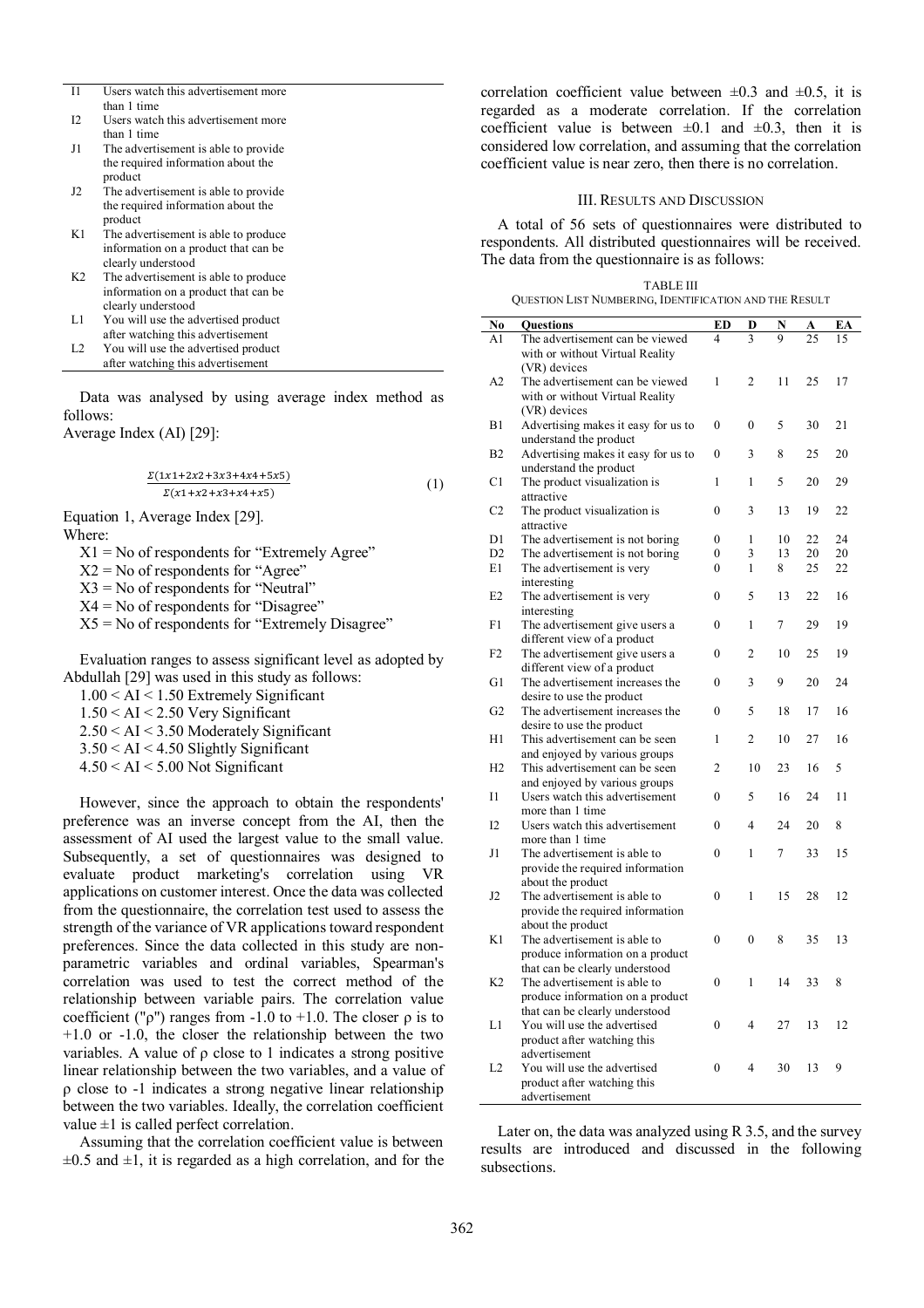### *A. Demographics of Respondents*

Out of 56 respondents performed in this survey, 35 are males, and 21 are females. For assessing the preference of respondents, a number of questionnaires related to attracting or inviting customers to buy the products due to the application of VR were asked. The survey found that the domicile of respondents varied widely and presented as in Figure 2.



Fig. 2 Respondents' domicile

#### *B. Validity*

In preliminary research, it is necessary to conduct validity tests to assess whether the research purpose's instruments are suitable. This can be achieved by using the following Pearson correlation equation [30]:

$$
r_{xy} = \frac{n\Sigma XY - (\Sigma X)(\Sigma Y)}{\sqrt{(n\Sigma X^2 - (\Sigma X)^2)(n\Sigma Y^2 - (\Sigma Y)^2)}}
$$
(2)

Equation 2, Validity [30]. Where;

r<sub>xy</sub> : Correlation coefficient

n : The number of respondents

- $X$  : Score of each item of the questionnaire<br> $Y$  : Score of all items of the questionnaire
- : Score of all items of the questionnaire

Once the calculation of the Pearson correlation is completed, the t value is then calculated. It can be achieved by the following formula [31]:

$$
t_{calc} = \frac{r_{xy}\sqrt{(n-2)}}{\sqrt{(1-r_{xy}\,2)}}
$$
\n(3)

Equation 3, Pearson Correlation [31].

Besides, the value of t<sub>calc</sub> is compared with the t table to determine which question in the questionnaire list is invalid or valid. The results are listed in Table IV.

| <b>TABLE IV</b>                              |  |
|----------------------------------------------|--|
| <b>FACTORS CONSIDERED ON VR APPLICATIONS</b> |  |

| No | Factors  | t <sub>calc</sub> | t table | <b>Results</b> |
|----|----------|-------------------|---------|----------------|
|    | A1       | 0.174             | 0.4044  | Invalid        |
| 2  | A2       | 0.140             | 0.4044  | Invalid        |
| 3  | B1       | 0.480             | 0.4044  | Valid          |
|    | B2.      | 0.497             | 0.4044  | Valid          |
|    | $\cap$ 1 | 0.345             | 0.4044  | Invalid        |

| 6  | C <sub>2</sub> | 0.627 | 0.4044 | Valid   |
|----|----------------|-------|--------|---------|
| 7  | D1             | 0.516 | 0.4044 | Valid   |
| 8  | D <sub>2</sub> | 0.502 | 0.4044 | Valid   |
| 9  | E1             | 0.521 | 0.4044 | Valid   |
| 10 | E2             | 0.567 | 0.4044 | Valid   |
| 11 | F1             | 0.618 | 0.4044 | Valid   |
| 12 | F <sub>2</sub> | 0.603 | 0.4044 | Valid   |
| 13 | G1             | 0.414 | 0.4044 | Valid   |
| 14 | G2             | 0.449 | 0.4044 | Valid   |
| 15 | H1             | 0.257 | 0.4044 | Invalid |
| 16 | H2             | 0.142 | 0.4044 | Invalid |
| 17 | 11             | 0.355 | 0.4044 | Invalid |
| 18 | I2             | 0.239 | 0.4044 | Invalid |
| 19 | J1             | 0.463 | 0.4044 | Valid   |
| 20 | J2             | 0.502 | 0.4044 | Valid   |
| 21 | K1             | 0.503 | 0.4044 | Valid   |
| 22 | K <sub>2</sub> | 0.529 | 0.4044 | Valid   |
| 23 | L1             | 0.473 | 0.4044 | Valid   |
| 24 | L2             | 0.537 | 0.4044 | Valid   |

If the value of  $t_{calc}$  is less than the value of the t table, an indication of invalidity is identified. According to Table IV, 7 questions were found to be invalid and 17 questions were valid.

#### *C. Reliability*

Conduct reliability assessments to find the stability and consistency of the data [30]. This is achieved by using the commonly used Cronbach alpha. When the value of Cronbachα is less than 0.3, the reliability of the data is considered to be at a low level. This means that the data is unreliable and unacceptable. Subsequently, when the value of Cronbach's $\alpha$  is greater than 0.7, the reliability of the data will be recognized at a higher level [31]. The calculation and list of Cronbach's α values are shown in Table V.

TABLE V RELIABILITY STATISTICS

| No. of Items | Cronbach's alfa |
|--------------|-----------------|
|              | 0.862           |

Table V shows the statistical reliability tests for the factors considered in VR applications. The results show that Cronbach's Alfa is 0.862, which is classified as a high level. Therefore, the data is worthy of further study.

### *D. Ranking of VR applications on product promotions*

A hierarchical evaluation of factors is carried out from the collected data to determine the factors considered in the study of the effectiveness of a VR marketing video. This is done by using the average index (AI). The results are shown in Table VI.

TABLE VI FACTORS CONSIDERED ON VR APPLICATIONS ON PRODUCT PROMOTIONS

| N <sub>0</sub> | Factors        | <b>Average Index (AI)</b> | Ranking |
|----------------|----------------|---------------------------|---------|
|                | B1             | 4.28                      |         |
| 2              | <b>B2</b>      | 4.107                     | 6       |
| 3              | C <sub>2</sub> | 4.071                     | 10      |
|                | D1             | 4.232                     | 2       |
|                | D <sub>2</sub> | 4.0178                    | 11      |
| 6              | E1             | 4.214                     | 3       |
|                | E2             | 3.803                     | 15      |
| 8              | F1             | 4.178                     | 4       |
| q              | F2             | 4.089                     |         |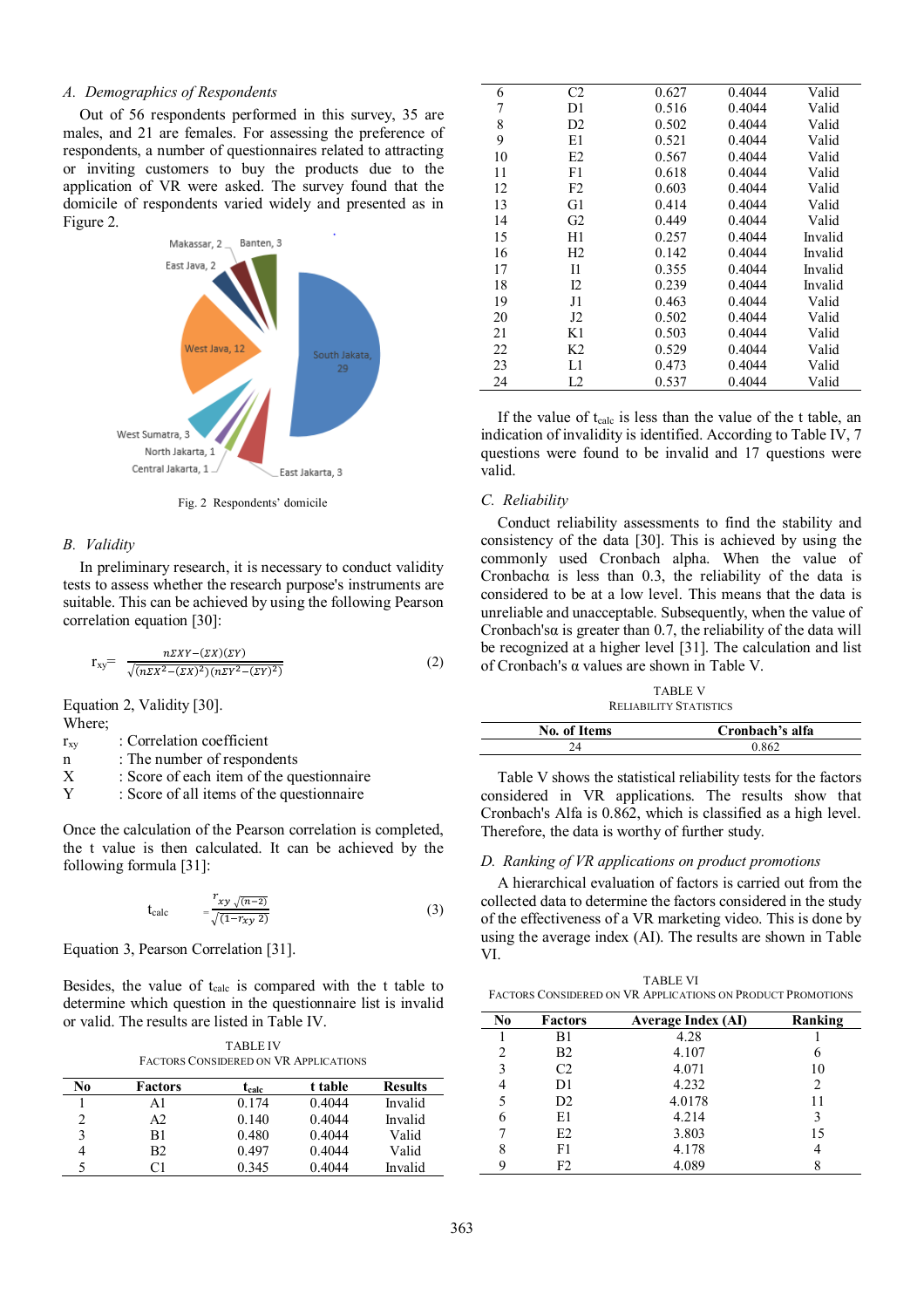| 10 | G1             | 4.160 |    |
|----|----------------|-------|----|
| 11 | G <sub>2</sub> | 3.785 | 16 |
| 12 | J1             | 4.107 |    |
| 13 | J2             | 3.910 | 12 |
| 14 | K1             | 4.089 | 9  |
| 15 | K2             | 3.857 | 14 |
| 16 | L1             | 3.859 | 13 |
| 17 | L2             | 3.482 | 17 |

The table shows that the B1 with an AI value of 4.28 is the most important factor affecting the VR applications. In addition, in terms of D1, E1, F1, and G1 are also considered extremely important factors with their AI value of 4.232; 4.214; 4.178, and 4.160 consecutively.

#### *E. Correlation Analysis*

In the questionnaire survey, the respondents were asked to rate based on a 5-points Likert scale whether the video content, the information present and the virtual reality technology involved in the video impact the people's desire to buy a product. The result of this assessment is presented in Table VII.

TABLE VII FACTORS CONSIDERED ON VR APPLICATIONS ON PRODUCT PROMOTIONS

| No | <b>Variables</b><br><b>Involved</b> | Correlation<br>Coefficient | $Sig. (2-$<br>tailed) | Significant |
|----|-------------------------------------|----------------------------|-----------------------|-------------|
|    | B1 and B2                           | 0.605                      | 0.000                 | Y           |
| 2  | $D1$ and $D2$ .                     | 0.469                      | 0.000                 | Y           |
| 3  | $E1$ and $E2$                       | 0.365                      | 0.000                 | Y           |
| 4  | $F1$ and $F2$                       | 0.487                      | 0.000                 | Y           |
| 5  | $G1$ and $G2$                       | 0.368                      | 0.0025                | Y           |
| 6  | J1 and J2                           | 0.552                      | 0.000                 | Y           |
| 7  | $K1$ and $K2$                       | 0.430                      | 0.0005                | Y           |
| 8  | $L1$ and $L2$                       | 0.438                      | 0.0005                |             |

Table VII shows that the values obtained for significant variables are in the range of 0.368 to 0.605. The greatest correlation was presented from variables B1 with B2 and J1 with J2, namely the advertising capacity to make it easier for customers to get information about these products and understand them easily.

### IV.CONCLUSION

In this paper, it has been shown that the innovation of VR is carried out by using a quantitative approach. The survey has been spread out using google forms digital questionnaires to the public and getting feedback from 56 respondents. The respondents mostly come from Jakarta, with 34 peoples and 12 peoples from West Java, respectively. Furthermore, a small number of respondents from outside the island of Java included Makassar, south of Sulawesi and West Sumatra.

The data obtained is then processed using 4 approaches: the validity analysis, the reliability analysis, the Ranking of VR applications on product promotions, and the Correlation analysis. By using the Validity analysis, an analytical assessment will be shown of the data whether the instruments used are suitable for the research purpose or not. In this analysis, we will also use the Pearson correlation equation and the t-value calculation formula. After this analysis was carried out, it was found that there were 7 invalid data instruments.

Then has been decided that these 7 invalid data instrument will be no longer used in the research. Furthermore, the Reliability analysis will be carried out to find the stability and consistency of the data. In this analysis, Cronbach's Alfa approach will be used, and it has produced a score of 0.862, which is a high-level classification so that the data can be used for further study.



Fig. 3 Top five significant indicators related with VR promotions

Furthermore, the top five rank of VR parameters have been calculated and presented in Fig. 3, in which B1 as the number one factor consider on the VR application on product promotions. Later on, the correlation analysis was done at last. Based on this analysis, we obtained significant variables are in the range of 0.368 to 0.605, with the greatest correlation was presented from variables B1 with B2 and J1 with J2.

After conducting the survey and the 4 analyses, it can be concluded that the use of VR technology in marketing will have a very good impact on product sales based on the public or market target desire to buy the product. Where the target market will have a new user experience, even before they have the product. This is because the product can be used by the user individually and it is available at any time, as long as the user has the VR devices such as VR glasses and can access the VR marketing videos. This is proven by the answers from number J1, J2, K1 and K2, where most respondents agree to the statement that the VR marketing videos provide clear information and knowledge that needed by the target market, therefore the VR marketing videos influence them for buying the product.

Then 13 respondents answered agree that they preferred to use the 2 products offered after watching the VR marketing videos. Furthermore, there are about 12 people who wanted to use product 1 and there are 9 people who wanted to use product 2 after watching the 2 research objects. Exploring this theme will need further research that should focus on user experience, virtual reality technology, and which content types will positively impact product marketing.

#### ACKNOWLEDGMENT

We are grateful to the respondents for the non-technical supports during the survey regarding this study.

#### **REFERENCES**

[1] A.K. Kirtis, and F. Karahan. "To Be or Not to Be in Social Media Arena as the Most CostEfficient Marketing Strategy after the Global Recession". Procedia Social and Behavioral Sciences 24, 2011. 260– 268.